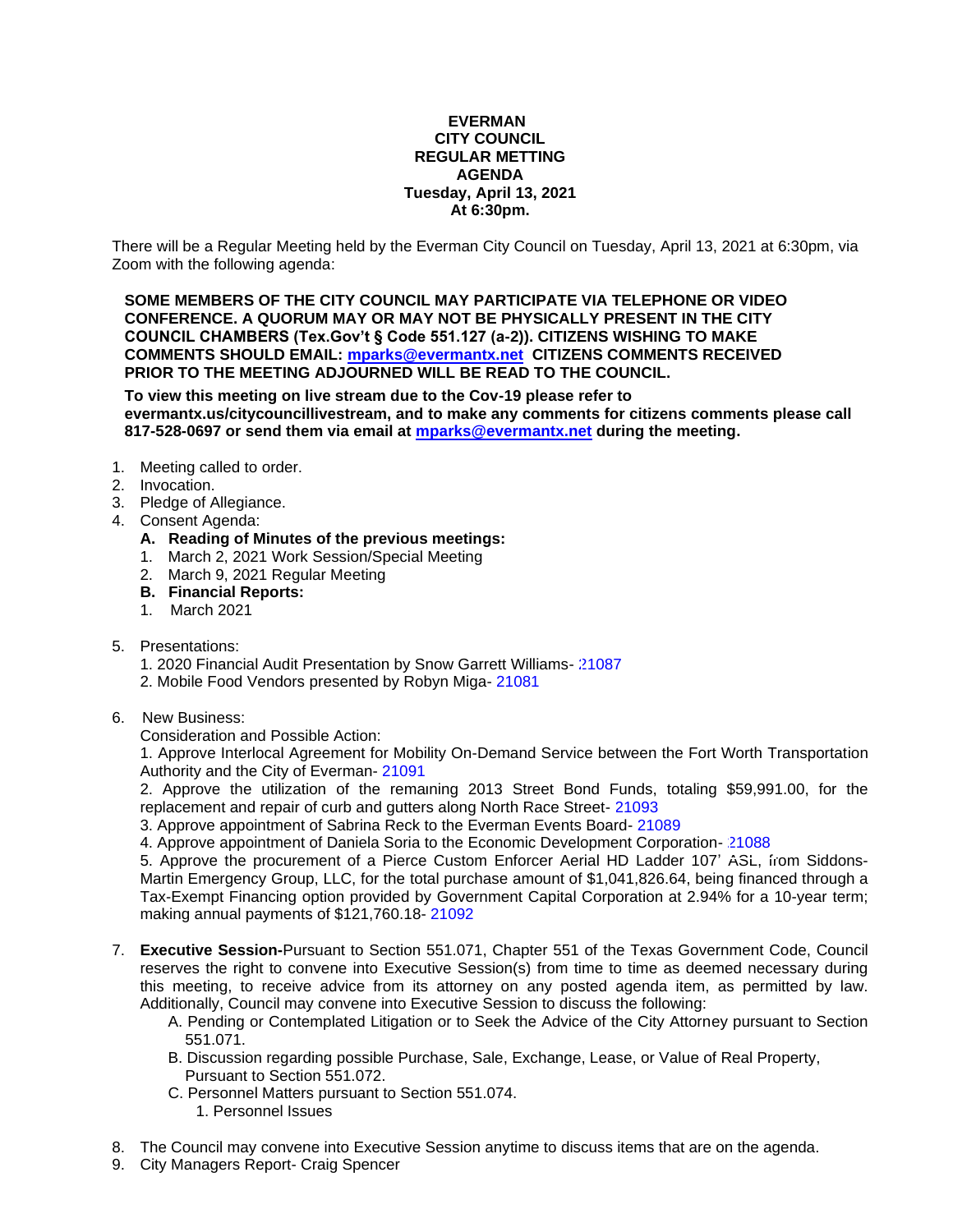- 10. Mayor's Report: Mayor Ray Richardson
- 11. Citizen's comments.
- 12. Adjourn.

*I hereby certify that this agenda was posted on the City of Everman bulletin board at or before 5:00 p.m. on Friday April 9, 2021.*

 $\sim$ 

Mindi Parks City Secretary

*City Hall is wheelchair accessible. Parking spaces for disabled citizens are available. Requests for sign interpretative services must be made 48 hours prior to the meeting. To make arrangements, call 817.293.0525 or TDD 1.800.RELAY TX, 1.800.735.2989.*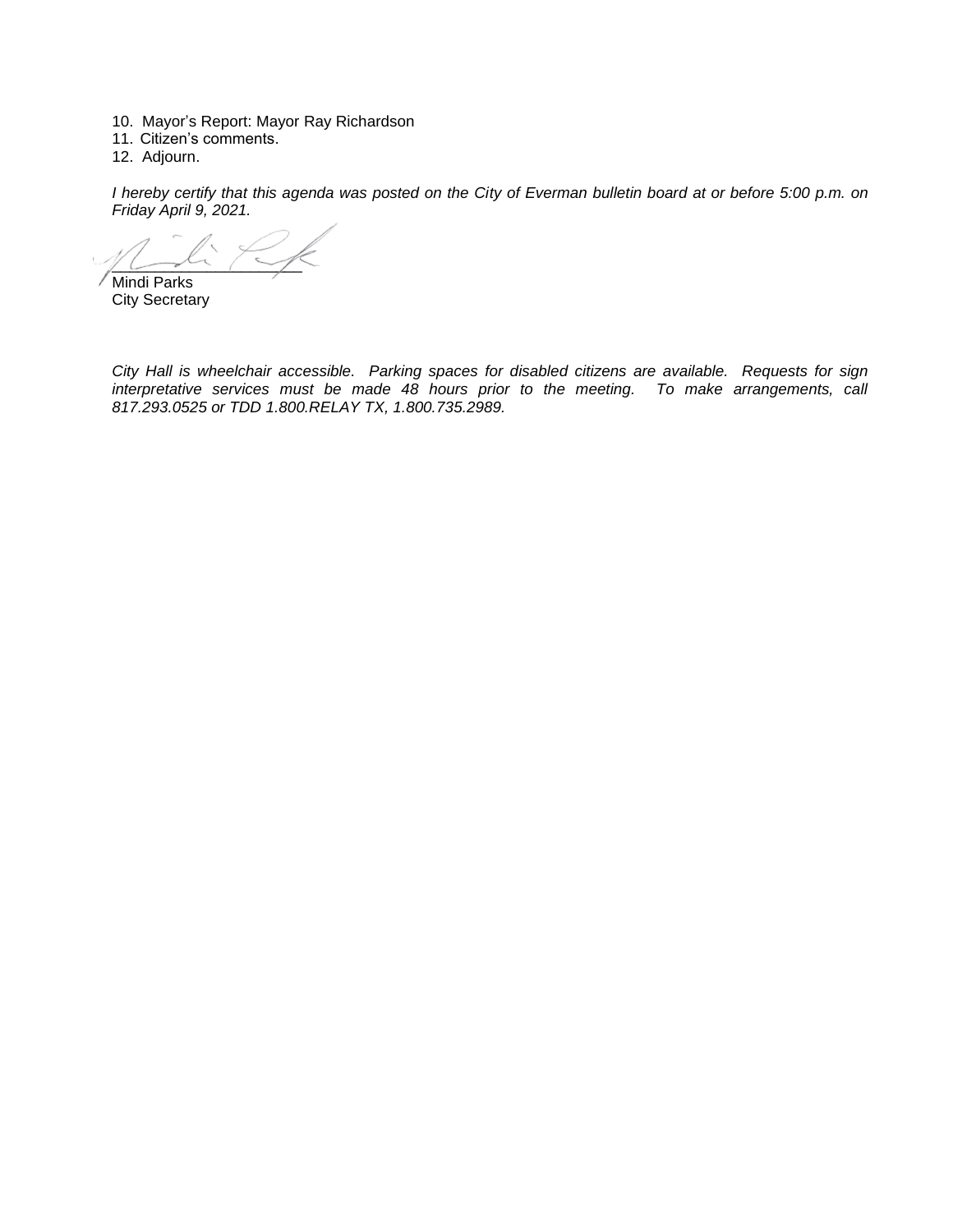### **EVERMAN CITY COUNCIL WORK SESSION/SPECIAL MEETING MINUTES Tuesday, March 2, 2021 6:30 P.M.**

There will be a Work Session/Special Meeting held by the Everman City Council on Tuesday, March 2, 2021 at 6:30 p.m. via remote access with Zoom with the following agenda:

SOME MEMBERS OF THE CITY COUNCIL MAY PARTICIPATE VIA TELEPHONE OR VIDEO CONFERENCE. A QUORUM MAY OR MAY NOT BE PHYSICALLY PRESENT IN THE CITY COUNCIL CHAMBERS (Tex.Gov't § Code 551.127 (a-2)). CITIZENS WISHING TO MAKE COMMENTS SHOULD EMAIL: [mcparks80@gmail.com](mailto:mcparks80@gmail.com) CITIZENS COMMENTS RECEIVED PRIOR TO THE MEETING ADJOURNED WILL BE READ TO THE COUNCIL.

To view this meeting on live stream due to the Cov-19 please refer to evermantx.us/citycouncillivestream, and to make any comments for citizens comments or the Public Hearing please call 817-528-0697 or send them via email at [mcparks80@evermantx.net](mailto:mcparks80@evermantx.net) during the meeting.

| Ray Richardson         | $\star$ | Mayor                   |
|------------------------|---------|-------------------------|
| Linda Sanders          | $\star$ | Council Member, Place 1 |
| <b>Kelly Denison</b>   | $\star$ | Council Member, Place 2 |
| Johnnie Allen          | $\star$ | Council Member, Place 3 |
| Susan Mackey           | $\star$ | Mayor Pro-Tem           |
| <b>Judy Sellers</b>    | $\star$ | Council Member, Place 5 |
| Absent:                |         |                         |
| Miriam Davila          | $\star$ | Council Member, Place 6 |
| <b>Others Present:</b> |         |                         |
| Mindi Parks            | $\star$ | <b>City Secretary</b>   |
| Craig Spencer          | $\star$ | City Manager            |
| Susanne Helgesen       | $\star$ | Director of Finance     |
| Landon Wayland         | $\star$ | Assistant Fire Chief    |

#### 1. **Meeting called to order.**

Mayor called meeting to order at 6:34pm.

#### 2. **Presentation:**

**1.** City Manager Commendation-21071

City Manager Craig Spencer presented the Water Department with a Commendation for the outstanding work that they did during the winter weather. The city never lost water completely and they worked around the clock to ensure that.

#### 3. **Discussion Items:**

1. Discussion regarding Capital Improvement Plan- 21070

Craig informed council that he has been working on getting a CIP put into place for the city. This is something that has not been done correctly for some years. The previous CIP had no director input or guidance or more importantly there is no citizen input. The CIP will be created by our directors with different various projects and present to the Planning and Zoning Commission so that they can decide which projects are more important. This process started in August getting all information from the directors. Craig is hoping to see this complete by the Summer. Council Member Allen asked if the Electric sign was apart of the CIP, and Craig explained to her that it is not, but he could certainly do that. Council loves the idea and is excited to see this plan in the Summer when it is completed.

#### 4. **Consideration and Possible Action:**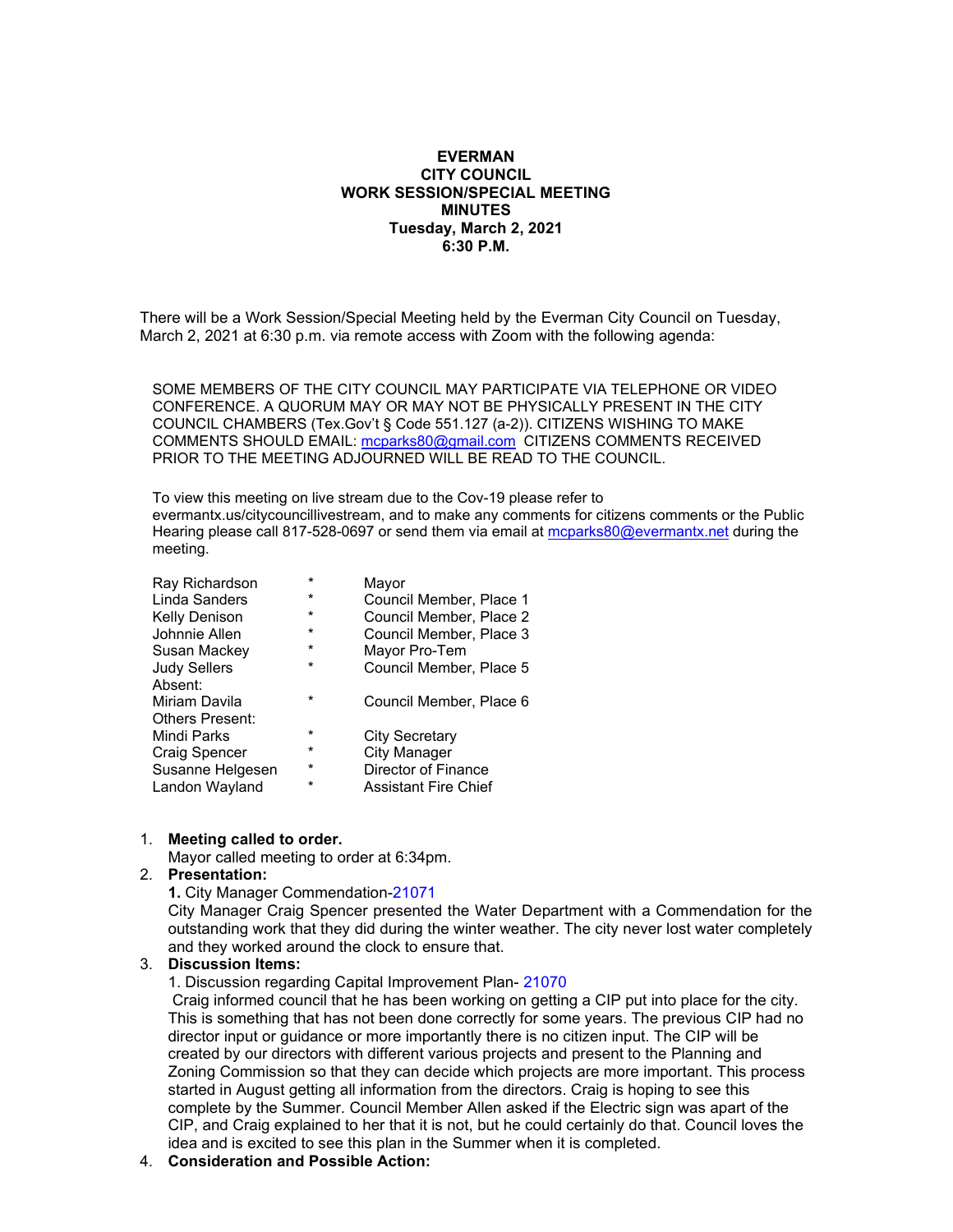1. Consideration and action to approve the appointment of Richard Isarraraz to the Community Development Corporation Board- 21072

Motion was made by Council Member Denison and seconded by Council Member Sanders to approve the appointment of Richard Isarraraz to the Community Development Corporation Board. **ALL VOTED AYE**

5. **Executive Session-**Pursuant to Section 551.071, Chapter 551 of the Texas Government Code, Council reserves the right to convene into Executive Session(s) from time to time as deemed necessary during this meeting, to receive advice from its attorney on any posted agenda item, as permitted by law. Additionally, Council may convene into Executive Session to discuss the following:

A. Pending or Contemplated Litigation or to Seek the Advice of the City Attorney pursuant to Section 551.071.

B. Discussion regarding possible Purchase, Sale, Exchange, Lease, or Value of Real Property, Pursuant to Section 551.072.

C. Personnel Matters pursuant to Section 551.074.

1. Board and Commission Members- 21069

Executive Session was opened at 6:59pm and closed at 7:17pm.

Motion was made by Pro-Tem Mackey and seconded by Council Member Denison to approve sending Denise Douglass a letter to step down from Economic Devlopment Corporation Board before removing her from the board. **ALL VOTED AYE** 

Motion was made by Pro-Tem Mackey and seconded by Council Member Denison to remove Bobbie Montgomery and Ricky Murillo from the Events Board. **ALL VOTED AYE**

- 6. The Council may convene into Executive Session anytime to discuss items that are on the agenda.
- 7. **City Manager's Report** Craig Spencer NONE
- 8. **Mayors Report –** Mayor Ray Richardson NONE
- 9. **Citizens comments:**

\_\_\_\_\_\_\_\_\_\_\_\_\_\_\_\_\_\_\_\_\_\_\_

Johnnie Allen stated that due to the weather water bills have went up and have they considering waving anything off the water bills.

### 10. **Adjourn.**

Mayor Richardson adjourned the meeting at 7:55pm.

Mindi Parks City Secretary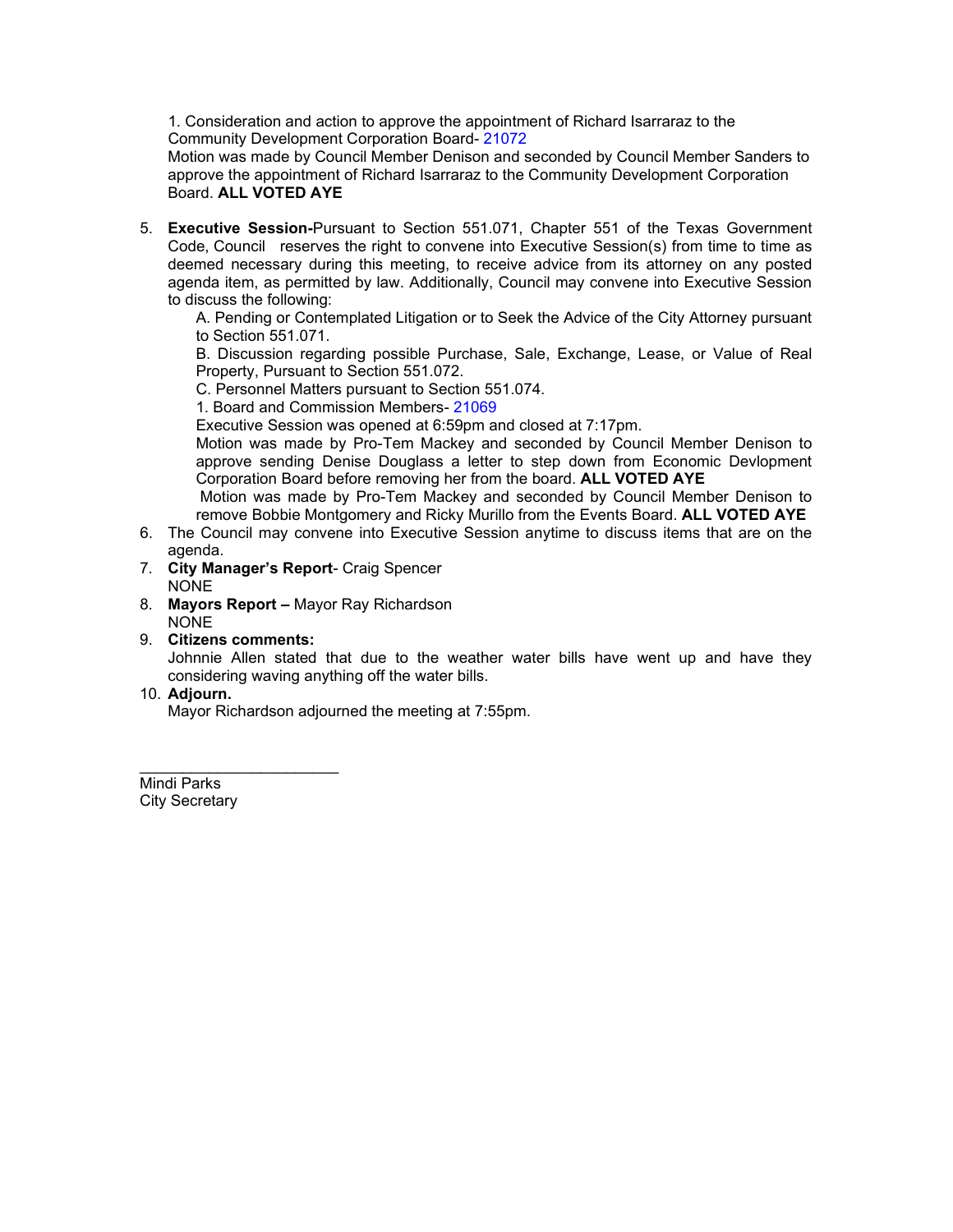#### **EVERMAN CITY COUNCIL REGULAR METTING MINUTES** Tuesday, March 9, 2021 At 6:30pm.

There will be a Regular Meeting held by the Everman City Council on Tuesday, March 9, 2021 at 6:30pm, via Zoom with the following agenda:

SOME MEMBERS OF THE CITY COUNCIL MAY PARTICIPATE VIA TELEPHONE OR VIDEO CONFERENCE. A QUORUM MAY OR MAY NOT BE PHYSICALLY PRESENT IN THE CITY COUNCIL CHAMBERS (Tex.Gov't § Code 551.127 (a-2)). CITIZENS WISHING TO MAKE COMMENTS SHOULD EMAIL: mparks@evermantx.net CITIZENS COMMENTS RECEIVED PRIOR TO THE MEETING ADJOURNED WILL BE READ TO THE COUNCIL.

To view this meeting on live stream due to the Cov-19 please refer to evermantx.us/citycouncillivestream, and to make any comments for citizens comments please call 817-528-0697 or send them via email at mparks@evermantx.net during the meeting.

| Ray Richardson       | $\bullet$ | Mayor                           |
|----------------------|-----------|---------------------------------|
| Linda Sanders        | $\star$   | Council Member, Place 1         |
| Kelly Denison        | ÷         | Council Member, Place 2         |
| Johnnie Allen        | ÷         | Council Member, Place 3         |
| Susan Mackev         | ÷         | Mayor Pro-Tem                   |
| <b>Judy Sellers</b>  | $\star$   | Council Member, Place 5         |
| Miriam Davila        | $\star$   | Council Member, Place 6         |
| Others Present:      |           |                                 |
| Mindi Parks          | ÷         | <b>City Secretary</b>           |
| <b>Craig Spencer</b> | $\bullet$ | <b>City Manager</b>             |
| Susanne Helgesen     | ÷         | Director of Finance             |
| Michael Nicoletti    | $\star$   | Director of EDC                 |
| Jeff Reed            | ÷         | <b>Director of Public Works</b> |
| Landon Whatley       | $\star$   | <b>Assistant Fire Chief</b>     |
| Ryan Mostad          | ٠         | Lead of Water Dept.             |
| <b>Edna Martinez</b> |           | Director of Customer Service    |
|                      |           |                                 |

1. Meeting called to order.

Mayor Richardson called meeting to order at 6:30pm.

- 2. Invocation.
- 3. Pledge of Allegiance.
- 4 Consent Agenda:
	- A. Financial Reports:

1. February 2021 Motion was made by Council Member Denison and seconded by Mayor Pro-Tem Mackey to approve the consent agenda as shown. ALL VOTED AYE

5. Presentation:

A. Swearing in Ceremony - Officer David Tatsak

City Manager Craig Spencer introduced David Tatsak and swore him in for his new position.

- 6. Discussion Items:
	- 1. 2021 Winter Weather After Action Review report 21073

City Manager Craig Spencer stated that he had a two hour meeting with all directors about the Winter Weather and had a lot of positive feedback. The Street and Water Department coming together as one and did a great job The response was very good from all our departments involved with this disaster. There were some weaknesses identified. Craig had a report that was given to council with all these outlined and listing strengths, and areas for improvement. One thing identified was the lack of communication on the city part with the trash pick-up with Waste Connections. They did pick up the trash and also there was a mail issue and there is lack of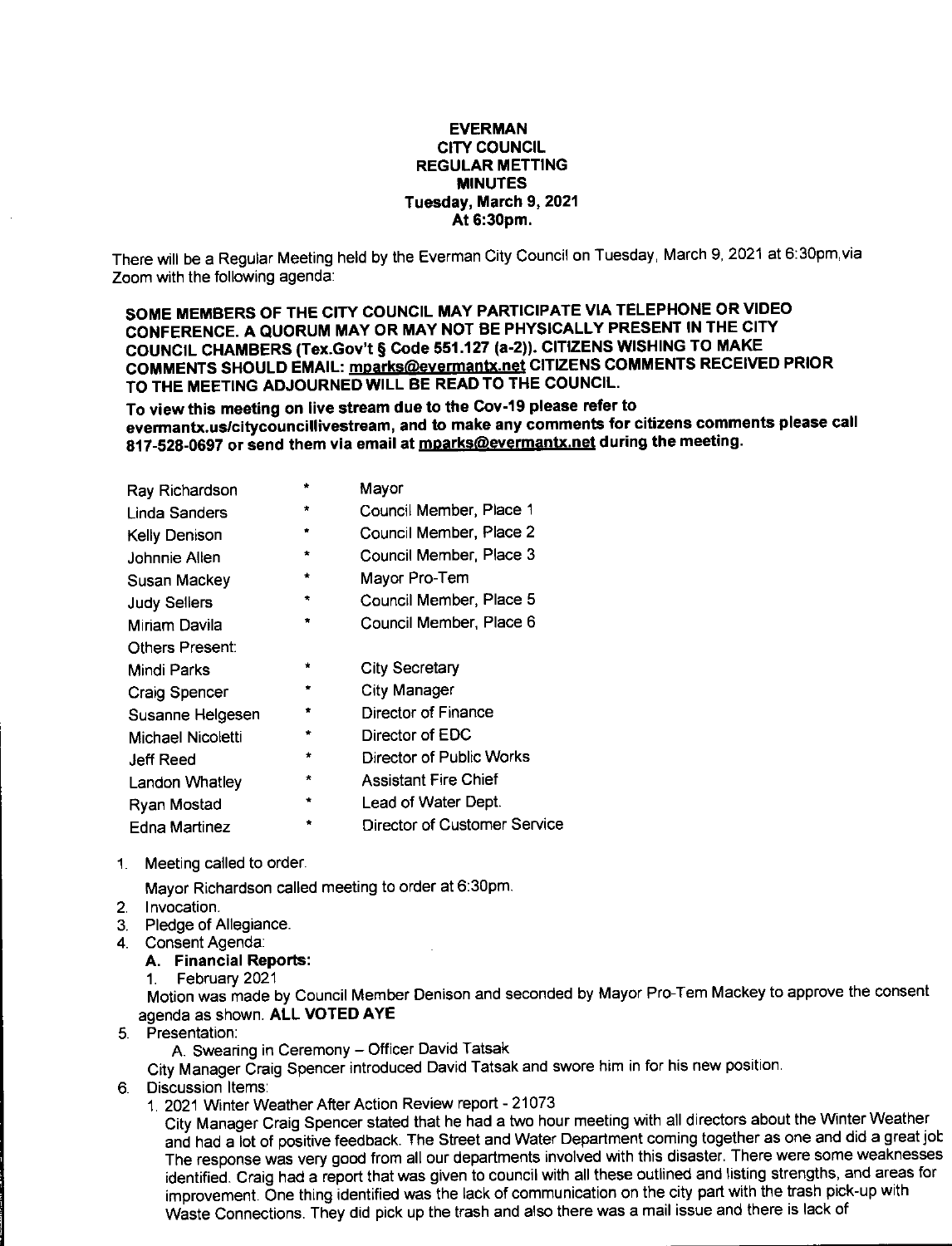communication with the postal service to be able to relay this information to our citizens. Also, we have poor installation at our wellsite which needs to be improved and as well as lots of other things that are listed on that report to council. With finding all the issues Craig and staff were able to come up with some action items for thes issues. An immediate issue that came up is on the Box Blade because from the damage from the freezing temperatures, lines on the machine froze up and led to it not being functional and able to use and no longer running at all. So, that left only one back hole operational and Street Department, Water and outside contractors having to share this one Back hole. This created a lot of issues. This means we need a new Box Blade explained Craig and also a new Skid Steer or Mini Excavator. Which is on the agenda for approval tonight. Some of the Action items that we need to take or get for the future is on the CIP and some need to be added at this time. Another concern is where to store this heavy machinery to protect it from the weather and just being exposed causing problems in the future with this machinery. The list of Action items that are in the report, most can be budgeted in our operating budget and some may need to be put in the CIP. Craig wants council to review this report and get with him with any questions they may have. The Box Blade is a tractor that can smooth out and clean curbs, has a front-end loader and helps to open and clean areas they are needing to work. Craig pulled up a picture to show the council to give them idea what it is and what it does. This machinery is used daily and we need to replace this ASAP. Also, we have a place to store this machinery put in the CIP. A building for storage fo these big machines. Again, these problems that were identified in the disaster will be either included with the operational budget or put into the CIP if it is not already. This CIP is a fluid document so Craig wanted to make sure council knows this can be changed at any time. Landon with the Fire Department came up to answer questions for council for the CIP. Johnnie Allen asked if everything he has on there urgent and needed. Landon explained that yes everything on there is a life safety issue. Landon has also submitted grants for some of the small ticket items like equipment every year and we did not qualify. We are in too good of position based on financially to get these grants. Landon will try every year for these grants. The most needed on his CIP is the Apparatus, and personnel. Stretchers they have are also out dated. Landon stated his main goal is safety. He also explained that he needs an Arial Device to fight attack fires and upstairs, with multi floors in the schools. Only way to fight those fires is an Arial Device. He is shooting for an ISO1 rating so he can safe the citizens money annually on your insurance with a higher level of protection. Mayor stated he had concerns and will get with Landon on those. Anything that is high priority on this CIP needs to be discussed sooner than later and especially the necessities for all departments. Sidewalks will need to be replaced and Jeff said that is a priority and should be fully replaced. It is dangerous for children and we need a safe walk way for them. To conclude this there is a Jet vac system and this is needed to run a sewer main to keep them going. After the freeze this broke and we have to borrow from Fort Worth. These items will be reviewed more by the council but they all agree and know that these CIP items can be changed at any time. This will be ongoing discussion.

2. Water Rates - 21079

Craig stated that the Water system is not sustainable under the current water rates. The parts of the system are dilapidated and outdated. Also, the residential and commercial rates are identical. Other departments/funds are currently utilized to supplement water system operations. Craig stated that the city is dependent upon the City of Fort Worth to maintain system minimums and there is no allocation within the budget for Water and Sewer Fund Reserves. The current Water and Sewer Fund Reserve is \$10,275. The General fund covers many expenses including vehicles, fuel, maintenance, insurance, and heavy machinery. Craig has shared his screen at this time showing council the goals also for the Water System. He listed things that need to be done, and the main thing was to have a built Reserve balance that will cover 3 months of operation in the event of a catastrophic event. Again. Craig explained that we need to be up to rates with like size cities and we are very below that. He showed some examples to council. To conclude this, he added that the Water System should operate on its own. This will be on the Work Session next month.

### 7 New Business:

Consideration and Possible Action:

- 1. Approve and Adopt the 2021 Capital Improvement Plan as presented by the City Manager 21074 Motion was made by Council Member Denison and seconded by Council Member Sanders to approve and adopt the 2021 Capital Improvement Plan as presented by the City Manager. ALL VOTED AYE
- 2. Approve the purchase from HOLT Texas, LTD, d/b/a HOLT CAT, for a new CAT 415F2 Industrial Loader, in the total estimated amount of \$77,428.85, through the State of Texas Local Government Statewide Cooperative Purchasing Program (BuyBoard) utilizing Street Improvement Tax Funds. -21077

Motion was by Council Member Sellers and seconded by Council Member Denison to approve the purchase from HOLT Texas, LTD, d/b/a HOLT CAT, for a new CAT 415F2 Industrial Loader, in the total estimated amount of \$77,428.85, through the State of Texas Local Government Statewide Cooperative Purchasing Program (BuyBoard) utilizing Street Improvement Tax Funds. ALL VOTED **AYE** 

3. Approve the procurement of a 2021 Caterpillar Skid Steer Model 262D3, from HOLT Texas, LTD d/b/a HOLT CAT, through a Governmental Lease Program, utilizing Street Improvement Tax Funds,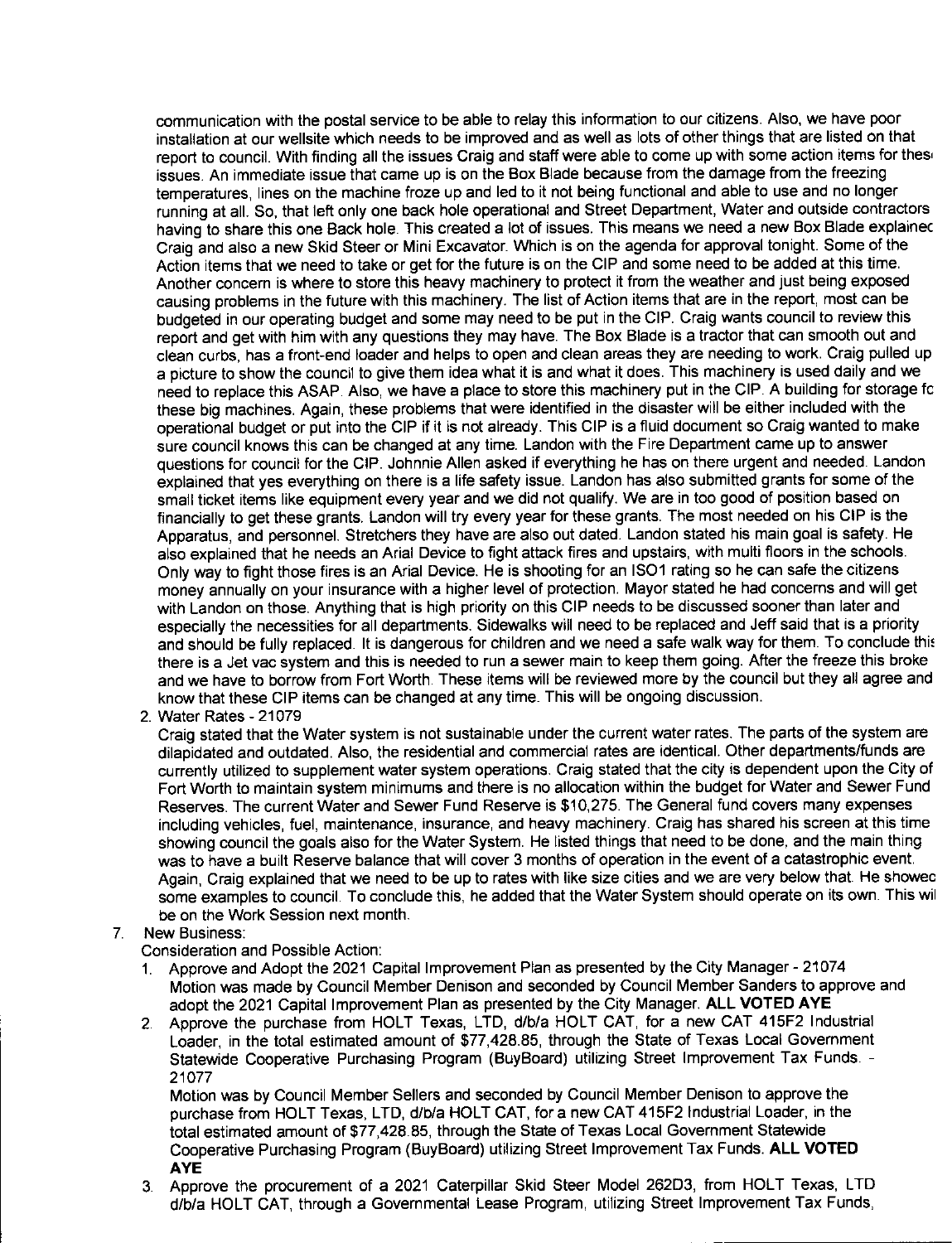over a period of four (4) years for a total approximate financed amount of \$46,989.58 at a Fixed Interest Rate of 2.9900%, making annual payments approximately \$12,271.29. - 21078 Motion was made by Council Member Denison and seconded by Council Member Sanders to approve the procurement of a 2021 Caterpillar Skid Steer Model 262D3, from HOLT Texas, LTD d/b/a HOLT CAT, through a Governmental Lease Program, utilizing Street Improvement Tax Funds. over a period of four (4) years for a total approximate financed amount of \$46,989.58 at a Fixed Interest Rate of 2.9900%, making annual payments approximately \$12,271.29. ALL VOTED AYE

- 8. Executive Session-Pursuant to Section 551.071, Chapter 551 of the Texas Government Code, Council reserves the right to convene into Executive Session(s) from time to time as deemed necessary during this meeting, to receive advice from its attorney on any posted agenda item, as permitted by law. Additionally, Council may convene into Executive Session to discuss the following:
	- A. Pending or Contemplated Litigation or to Seek the Advice of the City Attorney pursuant to Section 551.071.
	- B. Discussion regarding possible Purchase, Sale, Exchange, Lease, or Value of Real Property, Pursuant to Section 551.072.
	- C. Personnel Matters pursuant to Section 551.074.
		- 1. Personnel Issues 21076
		- DID NOT CONVENE INTO EXECUTIVE SESSION.

The Council may convene into Executive Session anytime to discuss items that are on the agenda.

9. City Managers Report- Craig Spencer

Craig informed council that they are not far from breaking ground at the Fire Station and he will get a date to the council for that. Also, the library is being redone on the inside due to the flood that happened inside so it will be closed until it is complete.

10. Mayor's Report: Mayor Ray Richardson **NONE**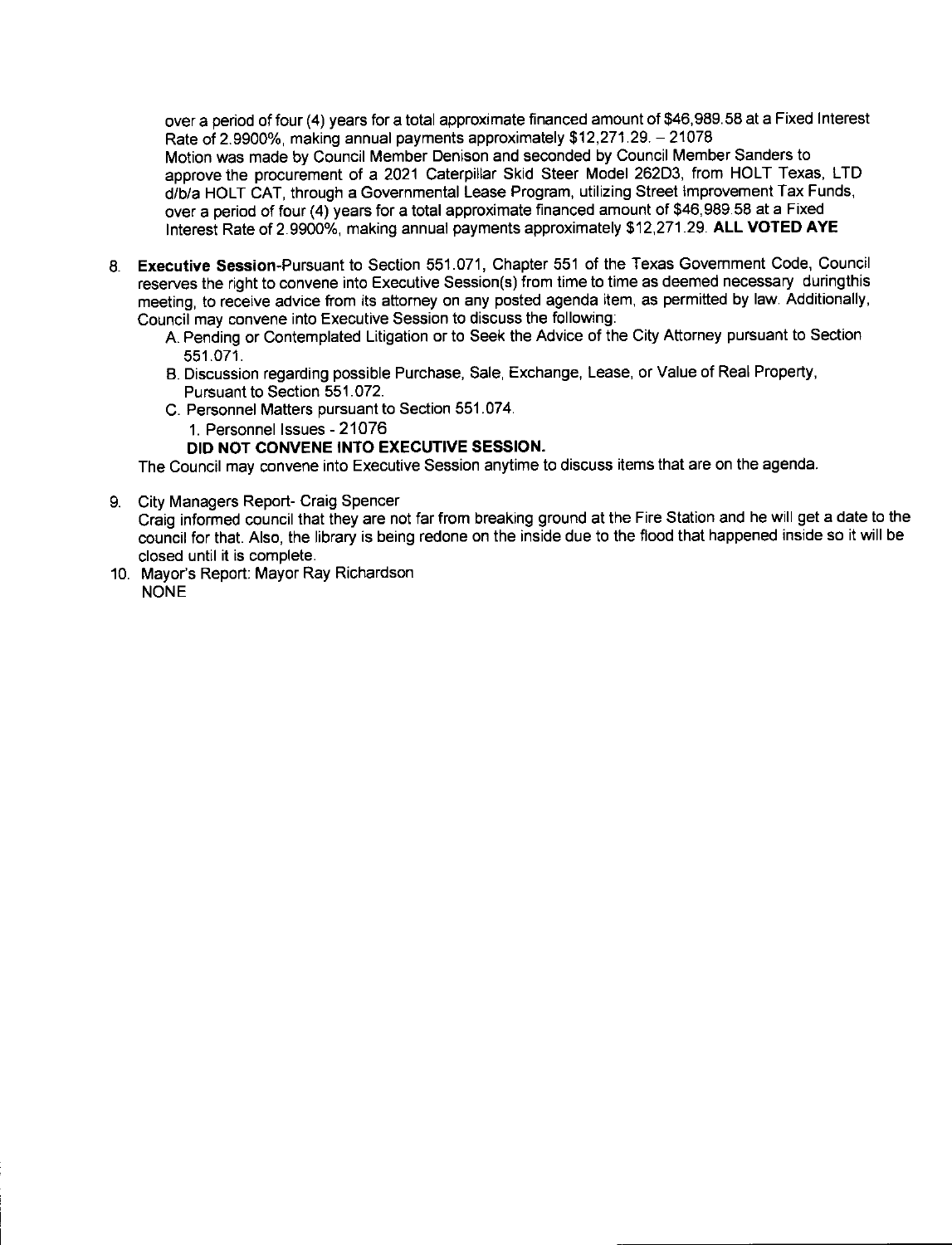- 
- 

 $\ddot{\phantom{0}}$ 

11. Citizen's comments. NONE<br>12. Adjourn.<br>Mayor Richardson adjourned meeting at 7:21pm.

r maaj marvir al Laurir  $\frac{1}{\sqrt{2\pi}}\frac{1}{\sqrt{2\pi}}\frac{1}{\sqrt{2\pi}}\left(\frac{1}{\sqrt{2\pi}}\right)^{2}$  $\longrightarrow \nrightarrow$ 

/ Mindi Parks.,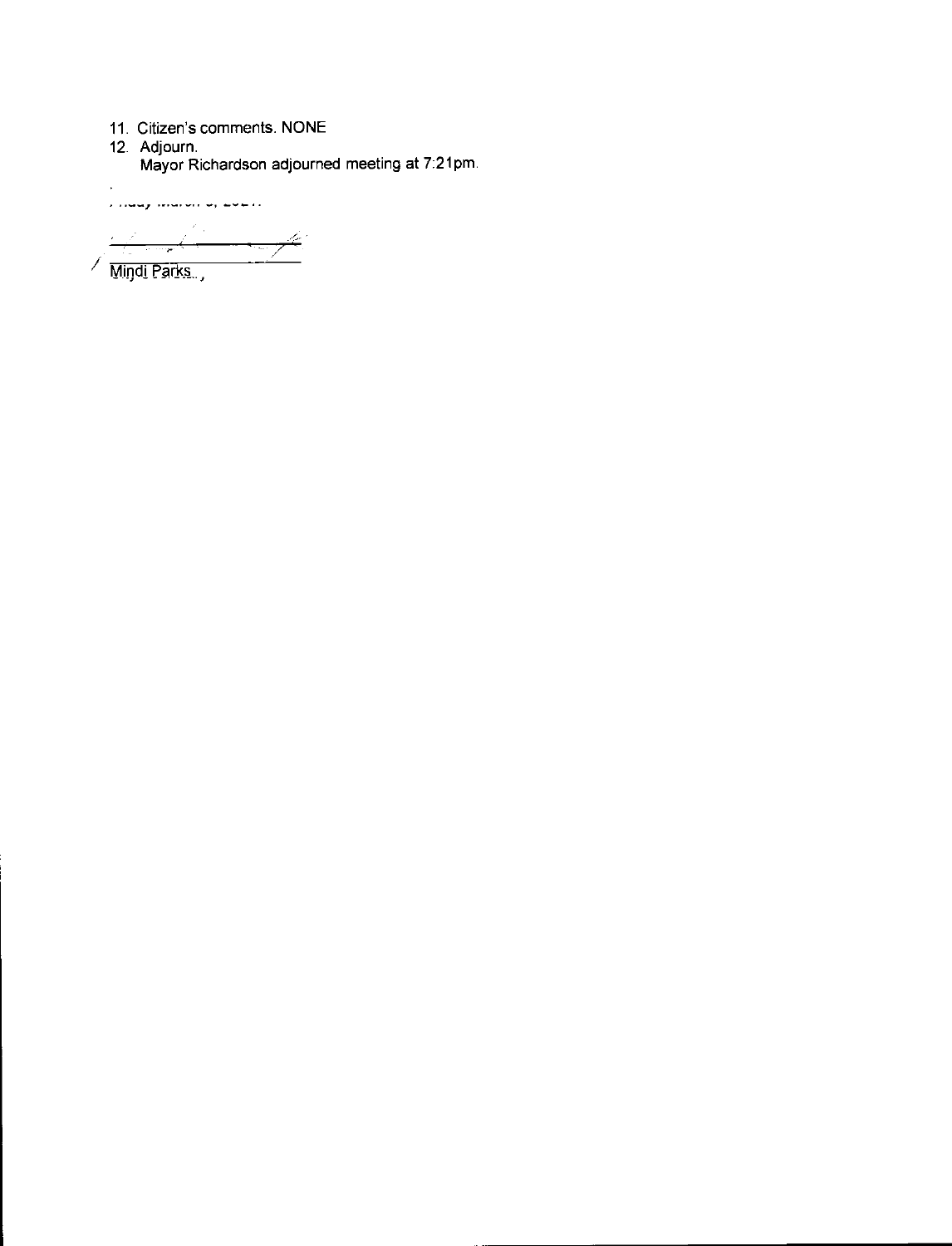<span id="page-8-0"></span>

# **Everman City Council Agenda Request**

**Agenda Tracking Number** 21087

**TYPE:** Presentation

**SUBJECT:** 2020 Financial Audit Presentation by Snow Garrett Williams

#### **What date would you like to have this item added:** Tuesday, April 13, 2021

## **RECOMMENDATION:**

No recommendation at this time.

### **DISCUSSION:**

The Snow Garrett Williams Certified Public Accountants firm will be presenting the 2020 Financial Audit and findings to City Council. Reports will be made available and delivered to City Council Members the day of the meeting.

| <b>Submitted for City Manager's Office</b><br>by: | Susanne Helgesen        |
|---------------------------------------------------|-------------------------|
| <b>Originating Department:</b>                    | <b>Finance Director</b> |
| <b>Originating Department Head:</b>               | C. W. Spencer           |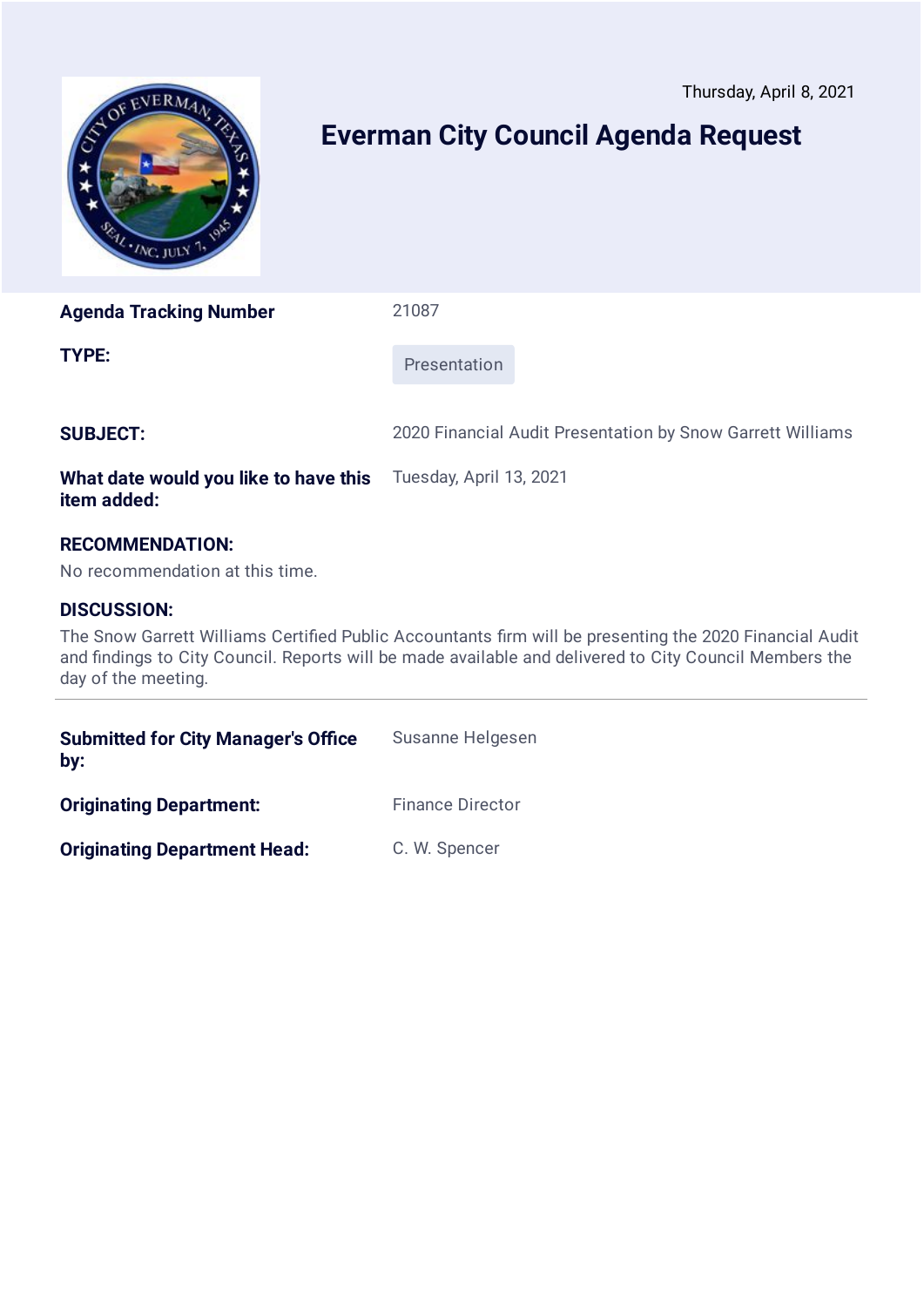Wednesday, March 31, 2021

<span id="page-9-0"></span>

# **Everman City Council Agenda Request**

**Agenda Tracking Number** 21081

**TYPE:** Discussion

**SUBJECT:** Mobile Food Vendors

#### **What date would you like to have this item added:** Tuesday, April 6, 2021

## **RECOMMENDATION:**

No recommendation at this time.

### **DISCUSSION:**

City Council previously discussed the desire to allow mobile food establishments within the city limits of Everman under certain conditions and regulations. Robyn Miga is a Consulting Planner with our law firm and has assisted with this endeavor. Robyn will be presenting her recommendations and plans to the City Council for your consideration.

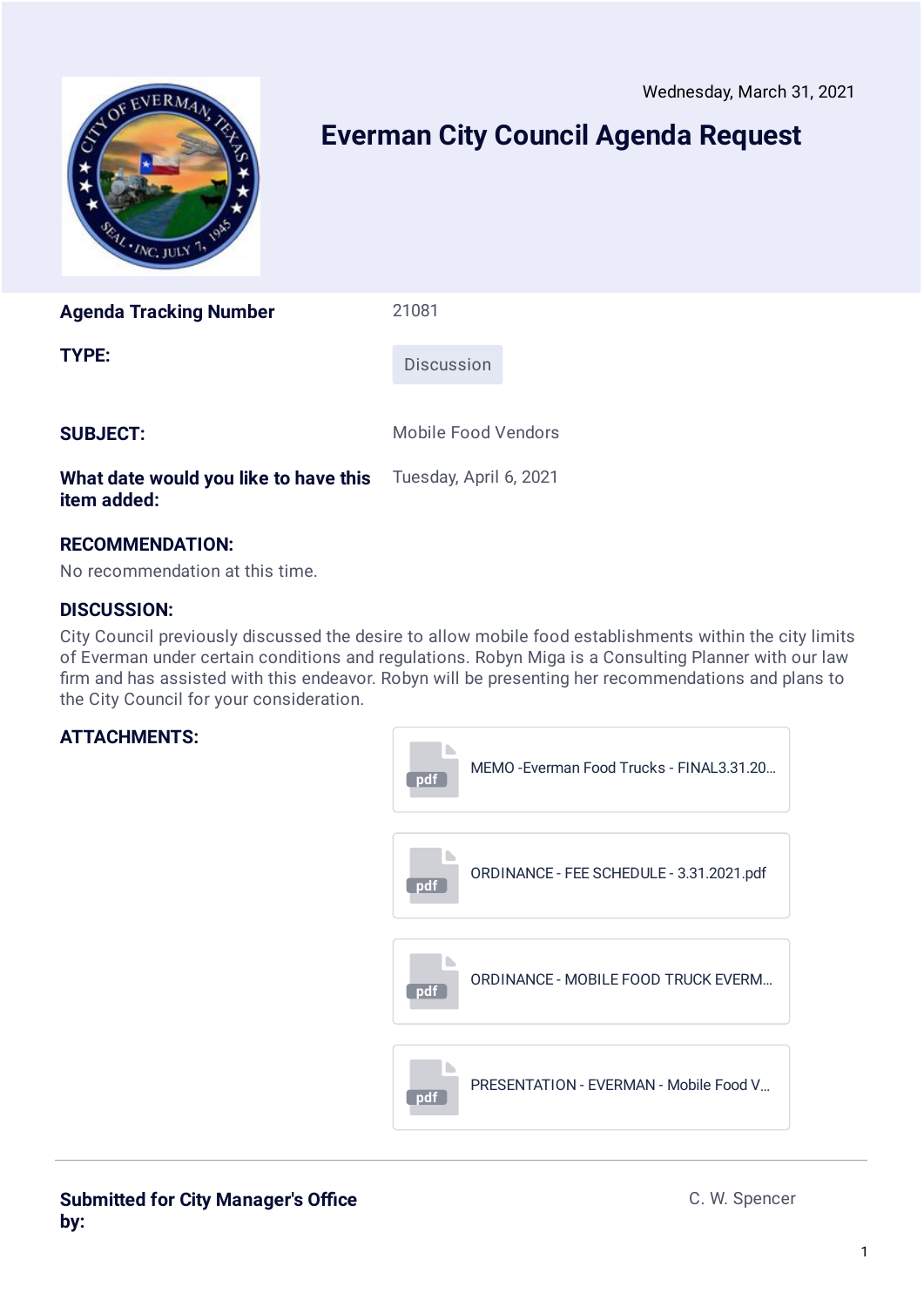**Originating Department:** City Manager's Office

**Originating Department Head:** C. W. Spencer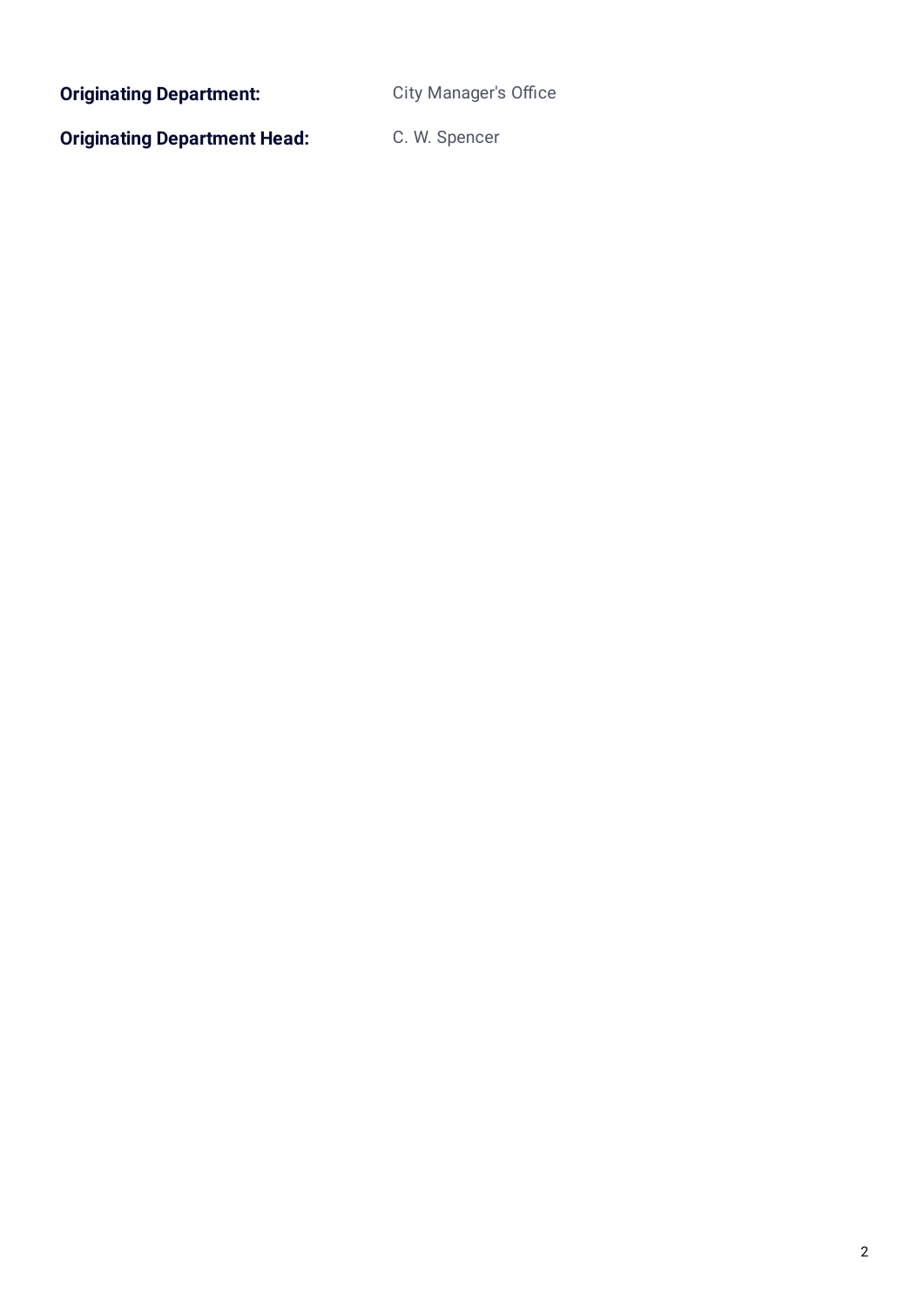<span id="page-11-0"></span>

# **Everman City Council Agenda Request**

| <b>Agenda Tracking Number</b>                        | 21091                                                                                                                                            |  |
|------------------------------------------------------|--------------------------------------------------------------------------------------------------------------------------------------------------|--|
| TYPE:                                                | Consideration and Possible Action                                                                                                                |  |
| <b>SUBJECT:</b>                                      | Approve Interlocal Agreement for Mobility On-Demand<br>Service Between the Fort Worth Transportation Authority<br>and the City of Everman, Texas |  |
| What date would you like to have this<br>item added: | Tuesday, April 13, 2021                                                                                                                          |  |

### **RECOMMENDATION:**

It is recommended that the City of Everman approve the ILA for on demand transportation services. The Fort Worth Transportation Authority has agreed to notify the public that this is a pilot program and will assist with seeking supplemental funding that may be available to continue this program after two years.



**Originating Department Head:** C. W. Spencer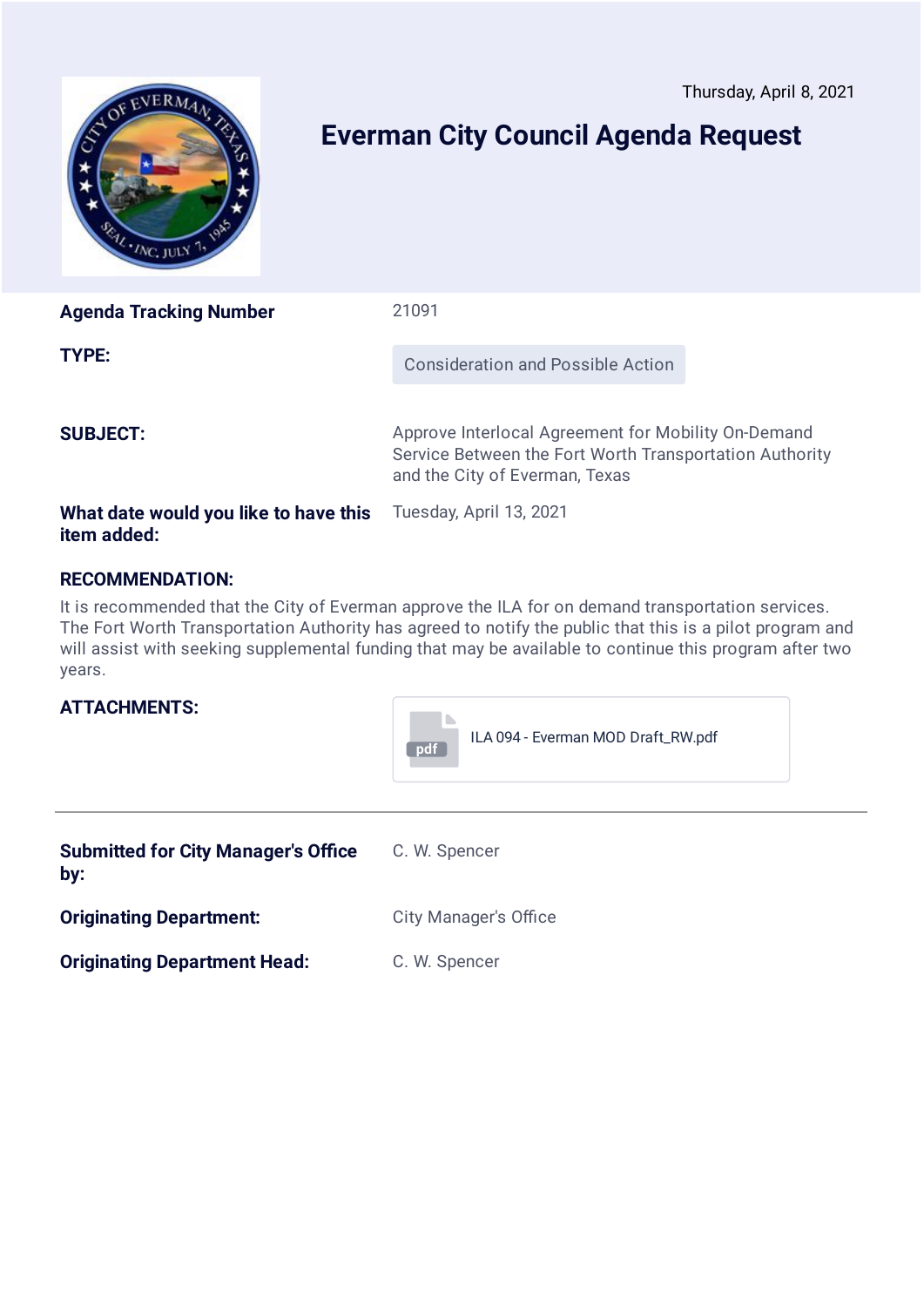<span id="page-12-0"></span>

# **Everman City Council Agenda Request**

| <b>Agenda Tracking Number</b>         | 21093                                                                                                                                                                    |
|---------------------------------------|--------------------------------------------------------------------------------------------------------------------------------------------------------------------------|
| TYPE:                                 | Consideration and Possible Action                                                                                                                                        |
| <b>SUBJECT:</b>                       | Approve the utilization of the remaining 2013 Street Bond<br>Funds, totaling \$59,991.00, for the replacement and repair of<br>curb and gutters along North Race Street. |
| What date would you like to have this | Tuesday, April 13, 2021                                                                                                                                                  |

# **RECOMMENDATION:**

It is recommended that the Everman City Council authorize the utilization of these funds for the replacement of curb and gutter along North Race Street.

### **DISCUSSION:**

**item added:**

North Race Street is in desperate need of repair. Prior to performing street repairs/rebuilds, it is recommended that the Everman City Council authorize the replacement/repair of curbs and gutters along this roadway.

| <b>Submitted for City Manager's Office</b><br>by: | C. W. Spencer                |
|---------------------------------------------------|------------------------------|
| <b>Originating Department:</b>                    | <b>City Manager's Office</b> |
| <b>Originating Department Head:</b>               | C. W. Spencer                |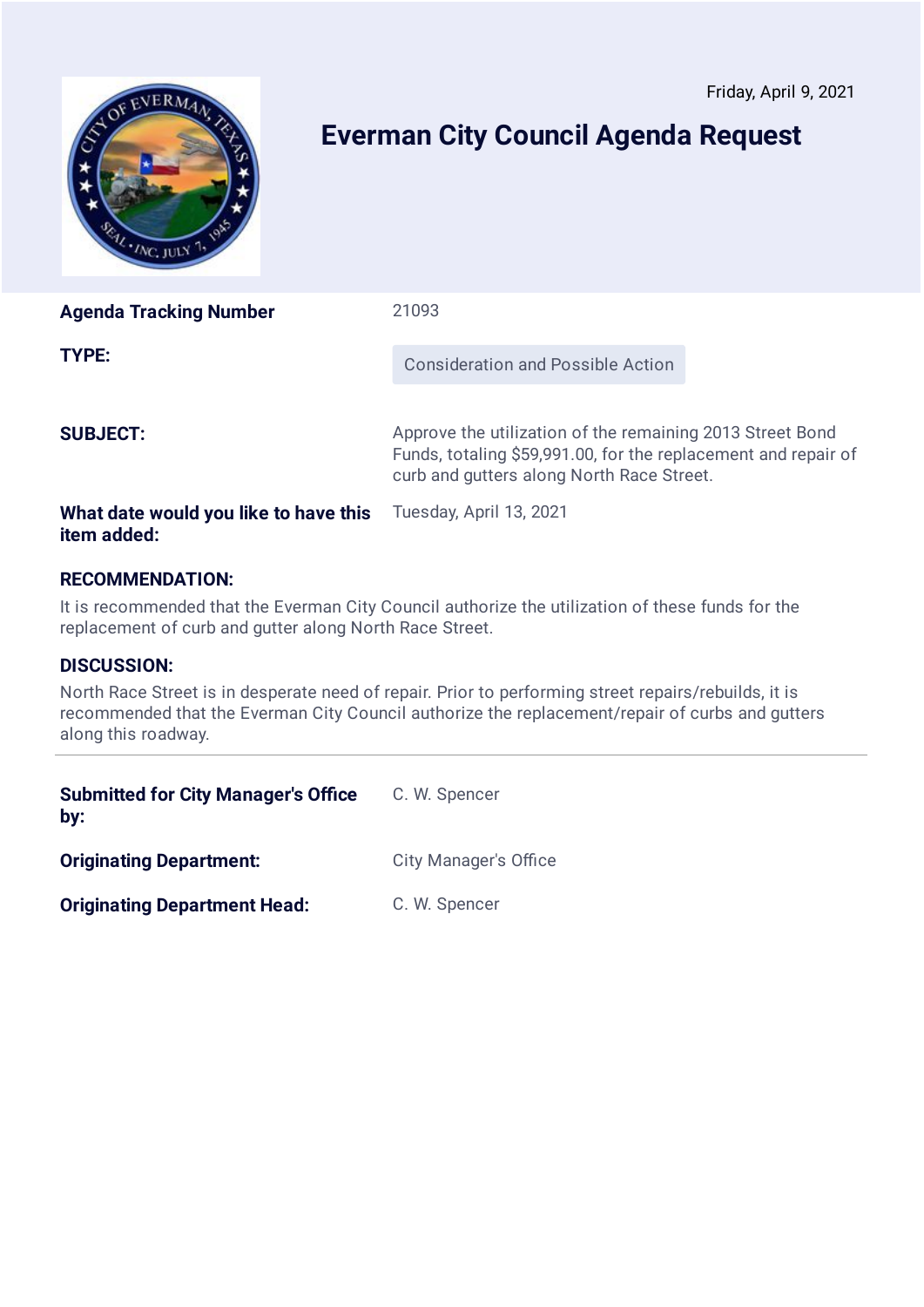<span id="page-13-0"></span>

# **Everman City Council Agenda Request**

**Agenda Tracking Number** 21088

**TYPE:** Consideration and Possible Action

**SUBJECT:** Appointment of Daniela Soria to the Economic Development **Corporation** 

### **What date would you like to have this item added:**

### **RECOMMENDATION:**

It is recommended that the Everman City Council appoint Daniela Soria to the Economic Development Corporation.

Tuesday, April 13, 2021

### **DISCUSSION:**

Please see the attached application.

| pdf | Daniela-Soria-EDC.pdf |
|-----|-----------------------|
|     |                       |

| <b>Submitted for City Manager's Office</b><br>by: | C. W. Spencer                |
|---------------------------------------------------|------------------------------|
| <b>Originating Department:</b>                    | <b>City Manager's Office</b> |
| <b>Originating Department Head:</b>               | C. W. Spencer                |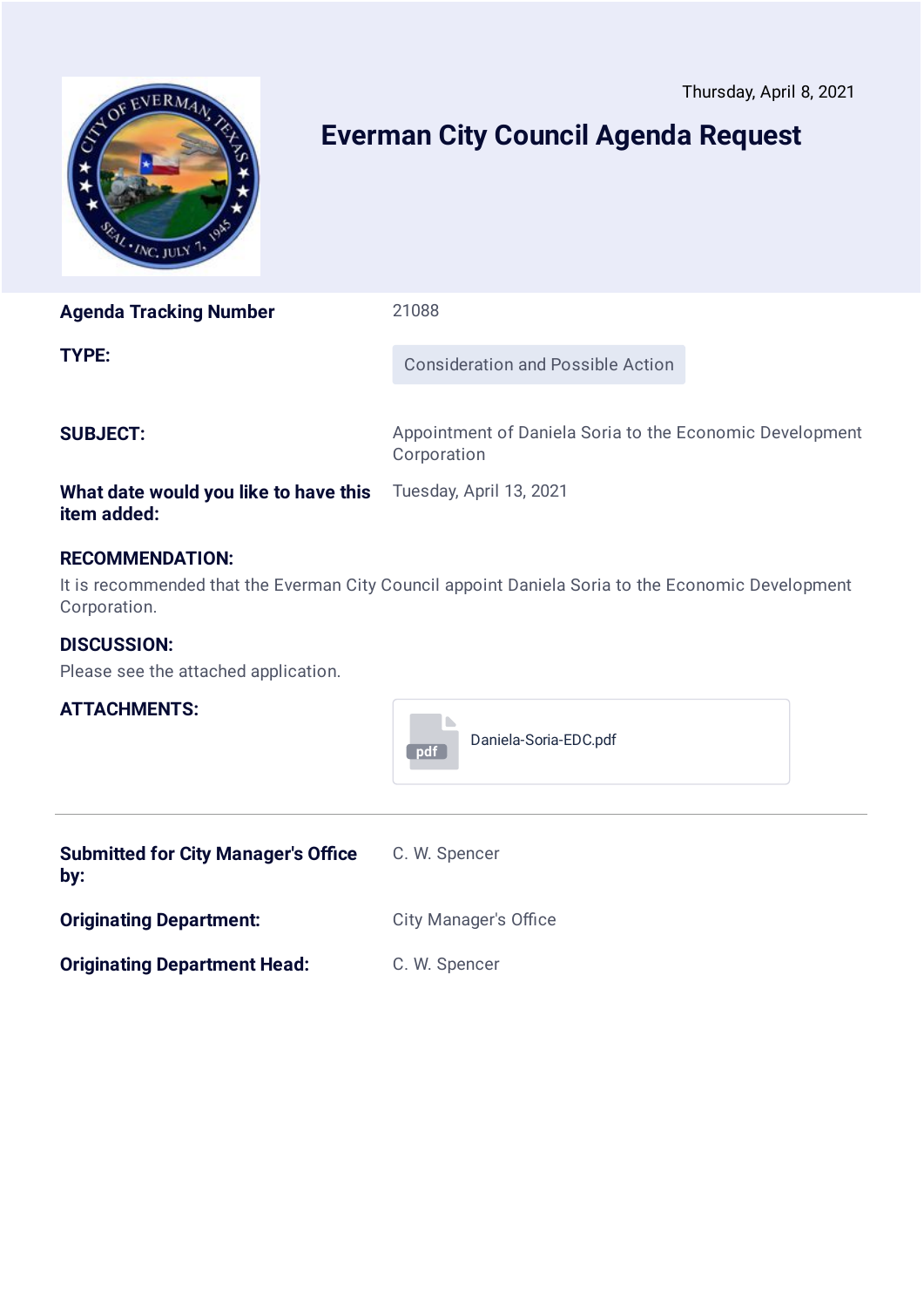<span id="page-14-0"></span>

# **Everman City Council Agenda Request**

**Agenda Tracking Number** 21089 **TYPE:** Consideration and Possible Action

**SUBJECT:** Appointment of Sabrina Reck to the Everman Events Board

#### **What date would you like to have this item added:** Tuesday, April 13, 2021

### **RECOMMENDATION:**

It is recommended that the Everman City Council appoint applicant Sabrina Reck to the Everman Events Board

### **DISCUSSION:**

Please see the attached board membership application.



| <b>Submitted for City Manager's Office</b><br>by: | C. W. Spencer                |
|---------------------------------------------------|------------------------------|
| <b>Originating Department:</b>                    | <b>City Manager's Office</b> |
| <b>Originating Department Head:</b>               | C. W. Spencer                |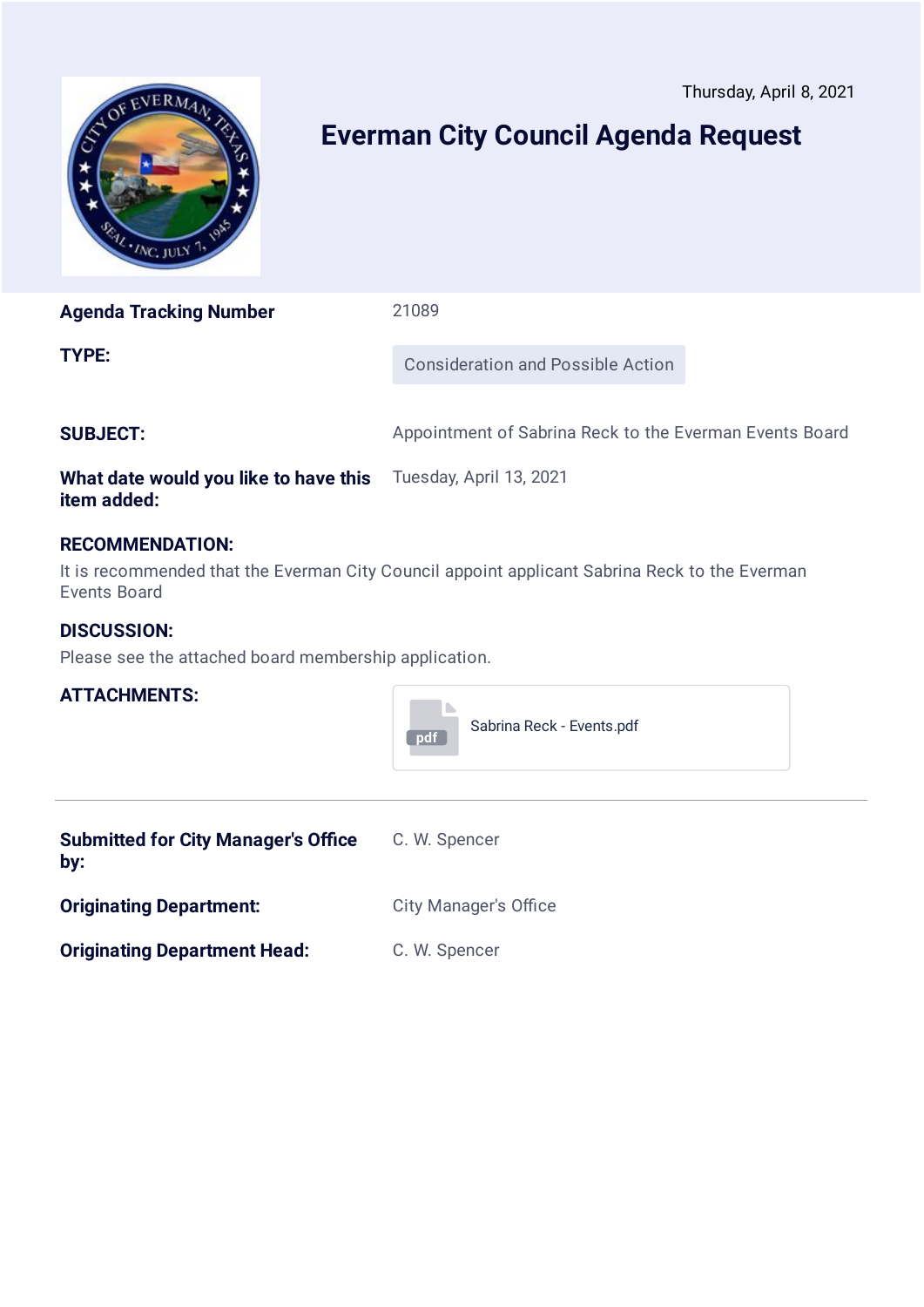<span id="page-15-0"></span>

# **Everman City Council Agenda Request**

| <b>Agenda Tracking Number</b>         | 21092                                                                                                                                                                                                                                                                                                                                                         |  |
|---------------------------------------|---------------------------------------------------------------------------------------------------------------------------------------------------------------------------------------------------------------------------------------------------------------------------------------------------------------------------------------------------------------|--|
| TYPE:                                 | <b>Consideration and Possible Action</b>                                                                                                                                                                                                                                                                                                                      |  |
| <b>SUBJECT:</b>                       | Approve the procurement of a Pierce Custom Enforcer<br>Aerial HD Ladder 107' ASL, from Siddons-Martin Emergency<br>Group, LLC, for the total purchase amount of \$1,041,826.64,<br>being financed through a Tax Exempt Financing option<br>provided by Government Capital Corporation at 2.94% for a<br>10-year term; making annual payments of \$121,760.18. |  |
| What date would you like to have this | Tuesday, April 13, 2021                                                                                                                                                                                                                                                                                                                                       |  |

### **RECOMMENDATION:**

It is recommended that the Everman City Council approve the procurement of the 107' Aerial Quint for the Everman Fire Department

### **DISCUSSION:**

**item added:**

Please see the attached Capital Improvement Plan Request, detailing the needs and discussion of this vehicle.

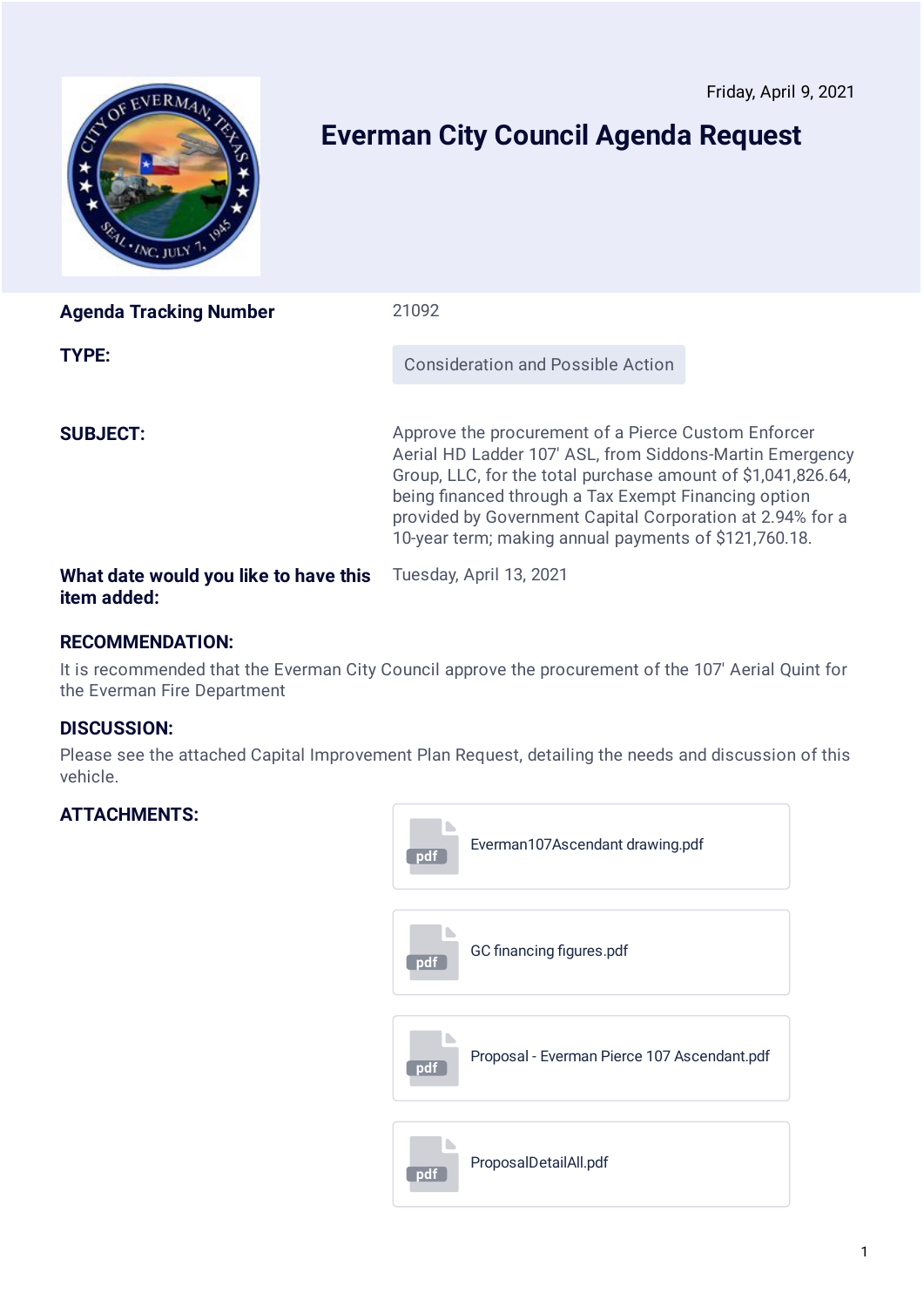|                                            | ProposalOptionListAll.pdf<br>pdf                  |  |
|--------------------------------------------|---------------------------------------------------|--|
|                                            | Iwhatley-evermantx-net-Street-Address-400-<br>pdf |  |
| <b>Submitted for City Manager's Office</b> | Landon Whatley                                    |  |

| <b>Originating Department:</b>      | <b>Everman Fire Department</b> |
|-------------------------------------|--------------------------------|
| <b>Originating Department Head:</b> | C. W. Spencer                  |

**by:**